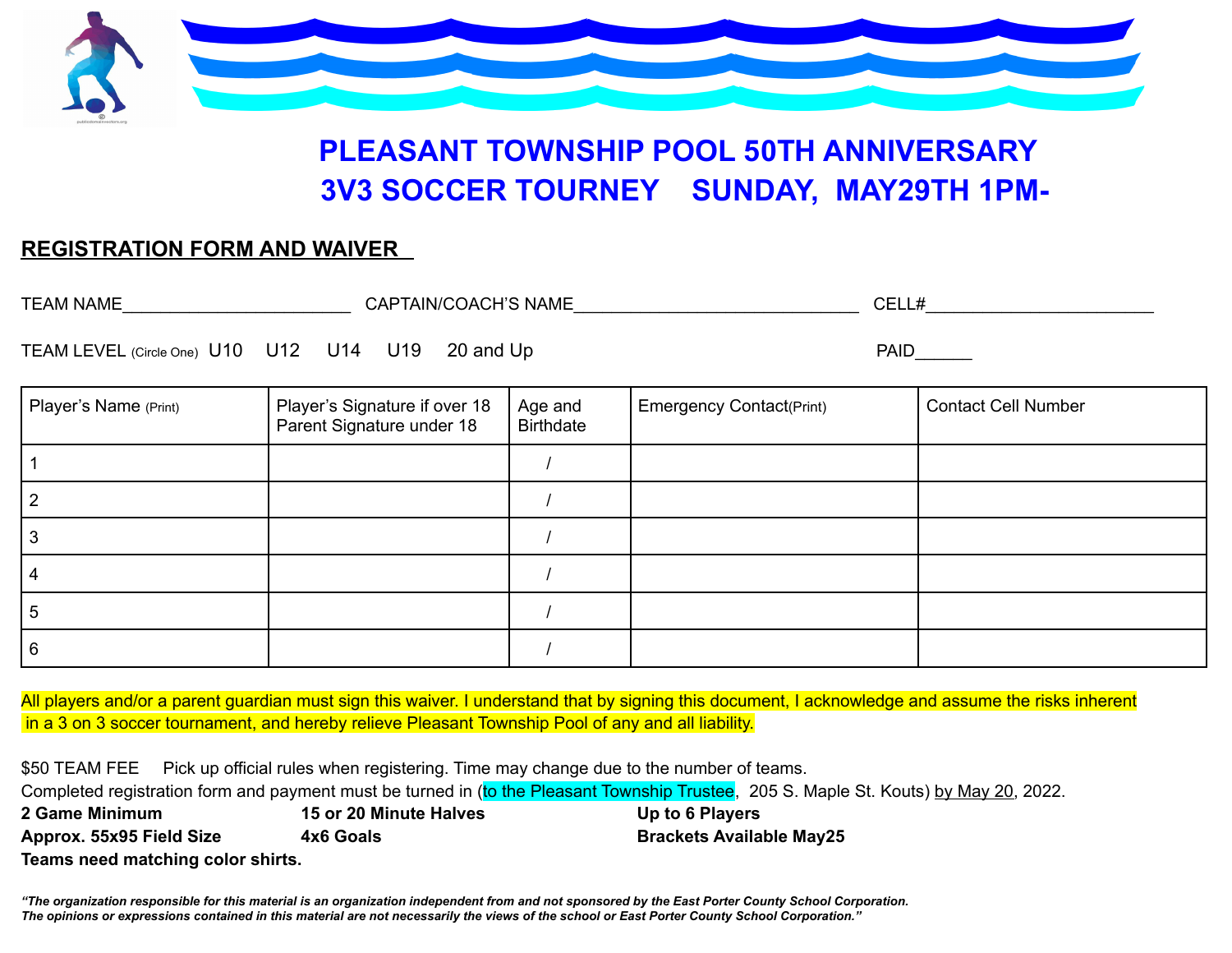### Games will be played with the official FIFA soccer rules. Any exceptions to the FIFA rules will be listed below.

**Roster: Every team has to hand in a roster with all the player names and their Date of Birth.**

**Number of players per team: A team can roster a maximum of 6 players – three field players and three substitutes. Teams are allowed to roster less than six players if they choose (A team must have a minimum of 2 field players). Players may only play on one team per age group.**

#### **Game Duration**

**The games are 15 minutes straight. Home team will start with possession. Games during Pool Play that are tied after regulation play shall end in a tie. Games during the Playoffs / Championship Rounds that are tied after regulation play shall proceed to 3 Penalty kicks per team. The Referee has the official time on the field.**

**Substitution: Substitutions can be made on the fly.**

#### **Kick Offs / Kick Ins / Direct and Indirect Kicks / Goal Kicks / Penalty Kicks:**

#### **Kick Offs**

**May be kicked in any direction. You cannot score directly from a kick off (ball must be 100% over the mid-line to be considered on the offensive half of the field). The kick off is an indirect kick.**

#### **Kick-ins**

**The ball shall be kicked into play from the sideline, rather than thrown in. The ball is considered in play when the ball is touched and changes position. This is an indirect kick, and a goal cannot be scored from this kick.**

#### **Direct and in-direct kicks**

**All dead-ball kicks (kick-ins, kick-offs, free kicks) are indirect with the exception of corner kicks, hand balls and penalty kicks. Indirect kicks must only change position before the ball will be considered in play. If a free kick is awarded within five yards of the opposing goal box, the ball will be moved back to five yards from the box. It is the referee's discretion where the ball will be placed.**

#### **Goal kicks**

**May be taken from any point of the end line. All Goal Kicks are indirect kicks.**

#### **Penalty kicks**

**Shall be awarded if, in the referee's opinion, a scoring opportunity was nullified by an infraction (the infraction does not automatically result in a red card). Penalty kicks are DIRECT kicks taken from the center of the mid-line with all players (on both teams) behind the mid-line. Penalty kicks are dead ball infractions. If a goal is not scored, the defense obtains possession with a goal kick.**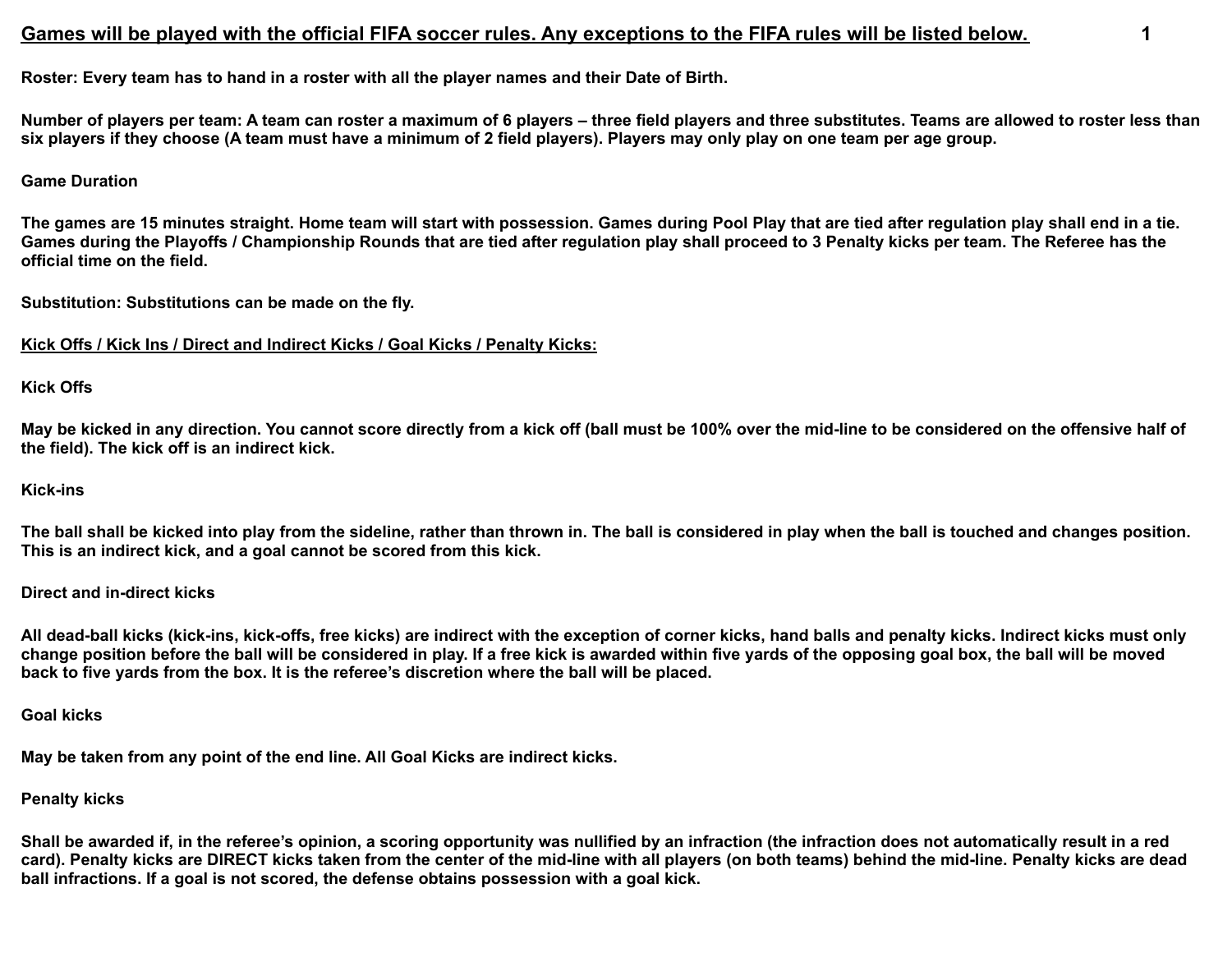#### **Five-Yard Rule 2**

**In all dead-ball situations, defending players must stand at least five yards away from the ball. If the defensive player's goal is closer than five yards, the ball shall be played five yards from the goal box in line with the direction of play prior to the penalty.**

#### **Goal Scoring**

**A goal may only be scored from a touch (offensive or defensive) within the team's offensive half on the field. The ball must be completely on the offensive half of the field, and cannot be touching the mid-line (Example: kick-off). If a player in their defensive half kicks the ball across the midline and the ball hits another player (offensive or defensive) in their offensive half, and the ball goes in the goal, a goal will be awarded. If a ball is kicked from the defensive half and is not touched before the ball rests in the goal, a goal kick is awarded to the defensive team. A goal cannot be scored from an indirect kick, such as a kick-in from out-of-bounds. See below for "Plane of the Goal / Net Interference."**

#### **Goal Keepers / Off-sides / Slide Tackling / Hand Ball Clarification:**

**There are no Goalkeepers in 3v3 Soccer, we don't play with offside and no slide tackling is allowed. If a player is sliding for the ball, contact with any player(s) from the other team is NOT ALLOWED. If a player slides and contact is initiated, a free kick shall be awarded. This does not prevent players from sliding to stop/intercept a ball where contact is not initiated during the slide. Example: a player may slide to save a ball from going out-of-bounds.**

#### **Hand Ball Clarification**

**Deliberate handling of the ball that denies a team of an obvious goal-scoring opportunity will result in the following: (1) A penalty kick (at the discretion of the referee) (2) A yellow or red card given to the player committing the hand ball (at the discretion of the referee).**

#### **Field Dimensions**

**The playing field is about 55 by 95 feet for ages U12 and higher. U11 and younger age groups play on a smaller field. The goals are approximately four feet high and 6 feet wide.**

**During official KICK IT Qualifiers, all age groups will play on a field approximately 55 x 95 ft in size.**

#### **The Goal Box**

**There are no goalkeepers in 3v3. The goal box is approximately six feet wide by six foot long located directly in front of the goal. The goals are four feet high by six feet wide. There is no ball contact allowed within the goal box, however, all players may pass through the goal box as long as they do not touch the ball while in the box. If the ball comes to a rest in the goal box, or on the goal box line, a goal kick is awarded regardless of who touched the ball last. Any part of the ball or player's body on the line or inside the plane of the box is considered in the goal box and an extension of such. If a defensive player touches the ball after it has entered the goal box, the plane of the goal box, or an extension of the goal box (such as any part of the ball or player's body on the line or inside the plane of the box), a goal will be awarded to the offensive team. If an offensive player touches the ball after it has entered the goal box, the plane of the goal box, or an extension of the goal box (such as any part of the ball or player's body on the line or inside the plane of the box), a goal kick will be awarded to the defensive team, and a goal will not be counted if scored. The plane of the goal box extends upward infinitely. The referee's judgment call and ruling on the field will not be overturned.**